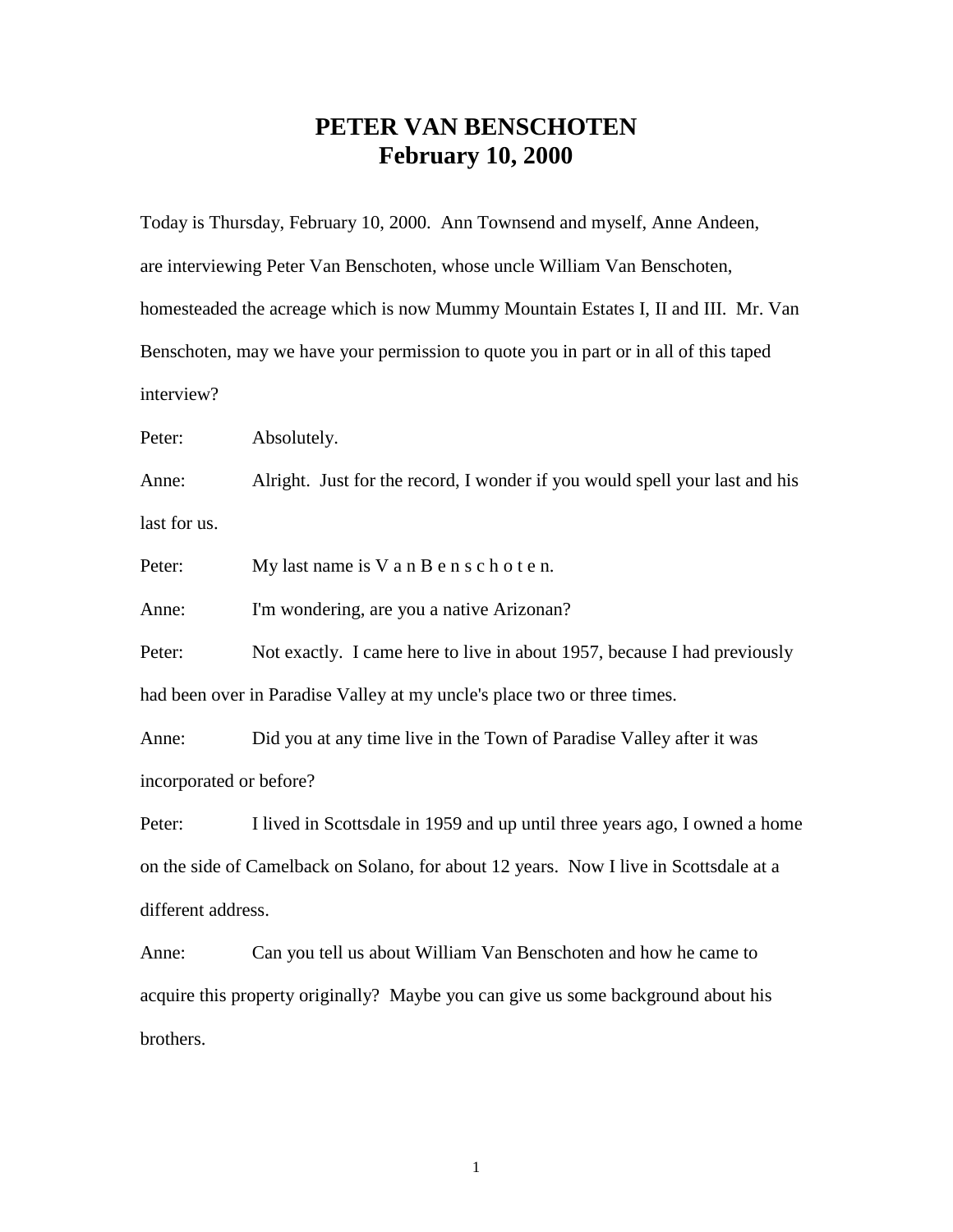Peter: My uncle's wife had tuberculosis and my uncle also had a home on the Hudson River. Because of the tuberculosis, he came to Paradise Valley, I don't know why, but he did. This was for his wife's health.

Ann: What year was that about?

Peter: I don't know, but it was a long time ago.

Ann: Back in the 20's maybe?

Peter: Probably in the 20's. She died fairly soon after that but the two of them had three children together. William, named after my uncle, Richard and Katrina. They are the children that lived with my uncle.

Anne: They lived at the home at the end of what is now Cave Creek?

Peter: Yes. After he died, I don't know how long that was, but he had remarried to a lady named Grace. There were no more children, but the children grew up in this spot out here in Paradise Valley. I don't know if they went to Judson School, but they graduated from the high school in Scottsdale.

Dick: They probably went down to Kiva in Scottsdale.

Peter: Yeah. One of them at least used to ride their horse from school to home, back and forth. My uncle was quite a jolly person. He has been a newspaper man in I think Detroit. My father was born in Detroit and I think that's where they both started. He had a lot of friends out here. He collected these Indian artifacts. Over the years, he gave me many displays which have been lost in the moving, and so forth. He had quite a wonderful time in Paradise Valley. He was quite close to my Dad for many years, but then things changed and we didn't see my uncle as much. The last time I saw him was about 1965, or something like that.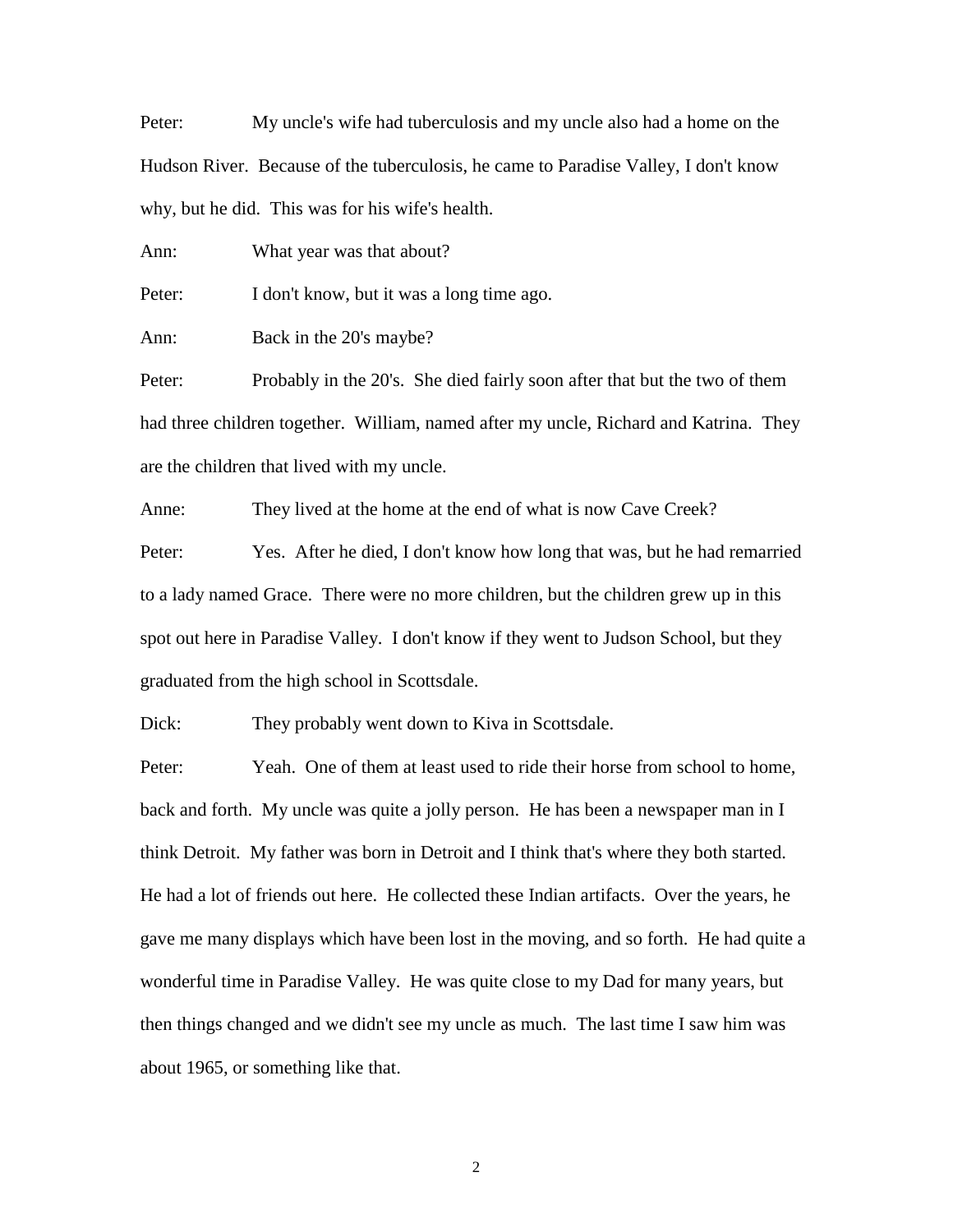Ann: How many acres did he buy over here on the east side of Mummy? Peter: He got a section of land and because of the rules and laws that if you improved that, you could get another section. So he had two sections.

Anne: There's 640 acres in a section.

Dick: Times two. That's 1280 acres.

Peter: My uncle's caretaker took care of me in the 1940's, about 1944. I came over and spent some time. The caretaker showed me around, and it was the whole inside of Mummy Mountain, way up towards the top. I hunted jackrabbits in there for about three weeks. I shot a lot of jackrabbits. Then the buzzards came in after I left, according to the caretaker. My uncle was in fairly good health, but I just didn't see him too much. He would go back to New York State in the summer time.

Anne: He didn't do any ranching on the property because I know he had a bunkhouse area behind the regular house.

Peter: Yeah, that's where I stayed. By ranching, do you mean planting?

Anne: Or cattle, or anything?

Peter: Not that I know of did he have any cattle.

Dick: It was really more of a winter home for him and his family.

Peter: Yeah, that's right. That's true, and then of course, the three children went to school out here.

Dick: It was really more permanent.

Peter: I don't know how many summers they spent out here, but that's all I can tell you.

Anne: Did he build the house himself or did he have it built?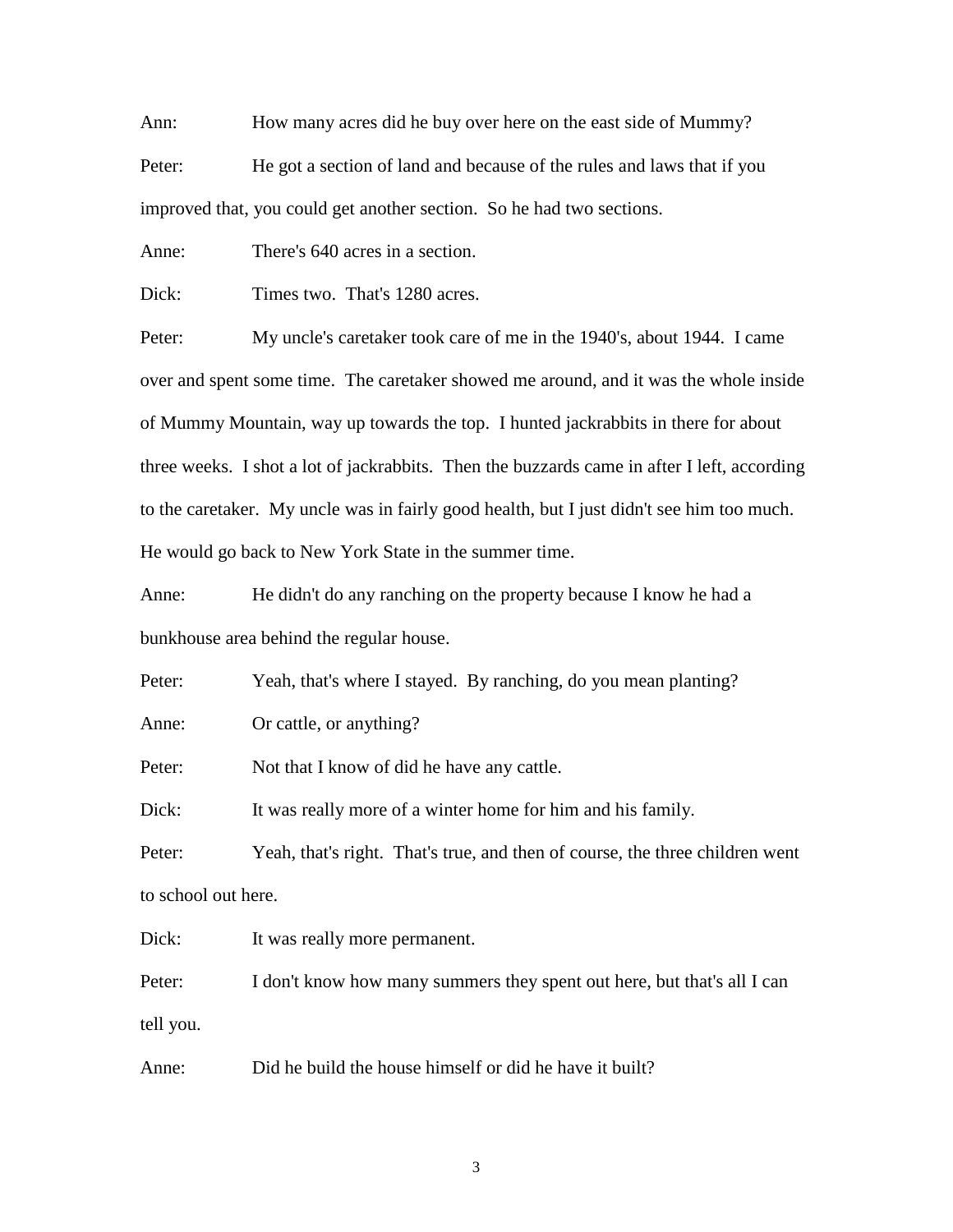Peter: I can't say for sure. I know it had a copper roof on it and it was very plain. It had some nice Indian things that people would just love to have now. The baskets and all those things. He had several Indian friends that were old timers. Then he was a friend of Cheney. Mr. Cheney was an agent of Mr. McCormick. I think McCormick sent him out here to buy all this property. Mr. Cheney needed some spots to get water and my uncle made a pretty good arrangement with him.

Anne: I didn't know about that. Tell us more about that.

Peter: That's all I can tell you. Mr. Cheney needed to access the water, and my uncle provided that for him.

Anne: It was on his property?

Ann: He had a well?

Peter: Yeah, there was a well on the property. Mr. Cheney needed the water and I know there was an arrangement made.

Dick: Cheney operated the water company.

Peter: Yeah, he later had the water company. I met him a couple of times, but I haven't seen him. I just lost track of him. There were some interesting stories. Do you want to hear them?

Ann: Yes, we'd love to hear them.

Peter: Mr. Cheney's wife apparently ran away on horseback. Then things changed and I think new people came in, and a new wife later on. But that was I think a fact because I heard from my dad, and my dad was very factual. He didn't make up stories.

Anne: Was this a first or second wife? There was an Evelyn Cheney as I recall.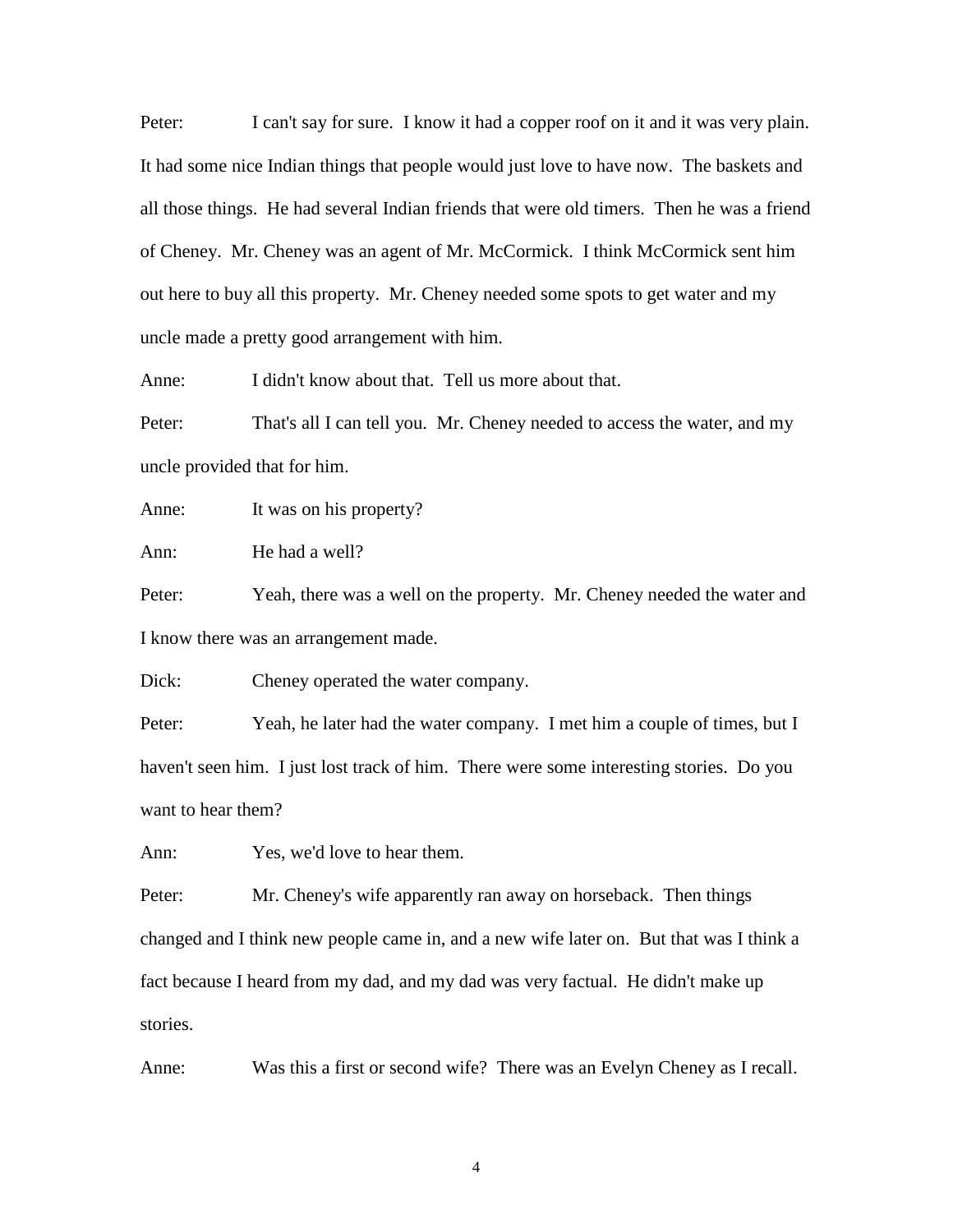Peter: My guess is the first. You might have learned later he married another wife. Cheney was an agent for Mr. McCormick to buy a lot of properties.

Anne: Do you know how long your uncle had that property?

Peter: Last time I saw him was very close to when he died. He used to come to Knoxville to see us. My dad had a steel company in Knoxville, Tennessee. My uncle was a director of that company and he used to come and visit us. I don't know if he was married then or not. As I mentioned before his first wife died of tuberculosis. How long he lived there -- last time I saw him there was 1960, I think.

Anne: Do you know how and when he and Charlie Mieg became acquainted? Peter: No, I don't. I wish I had asked my dad that but he's been long gone. The daughter may be living and I may be able to track her down. I have to refresh some of my memory and think about that. Katrina, the daughter, married a man who I think was a ship builder from Connecticut. Then, for some reason, they moved to New Mexico, and he was in a building business -- not the construction of homes, but something else. I talked to him way back but I don't remember. I should have thought about all this stuff, but I have other things on my mind.

Anne: Do you know anything about the business arrangement?

Peter: Well my parents said it was done on a shoestring. So, that's all I know. My dad and uncle were brothers and very close, but I think the family kind of split up. Ann: The greed?

Peter: Yeah, I think that split up the children and my dad. Then, of course, William, who was my uncle's number one son, died in an accident in New York State. He was going to somebody's funeral and he got hit by a car on the freeway. As you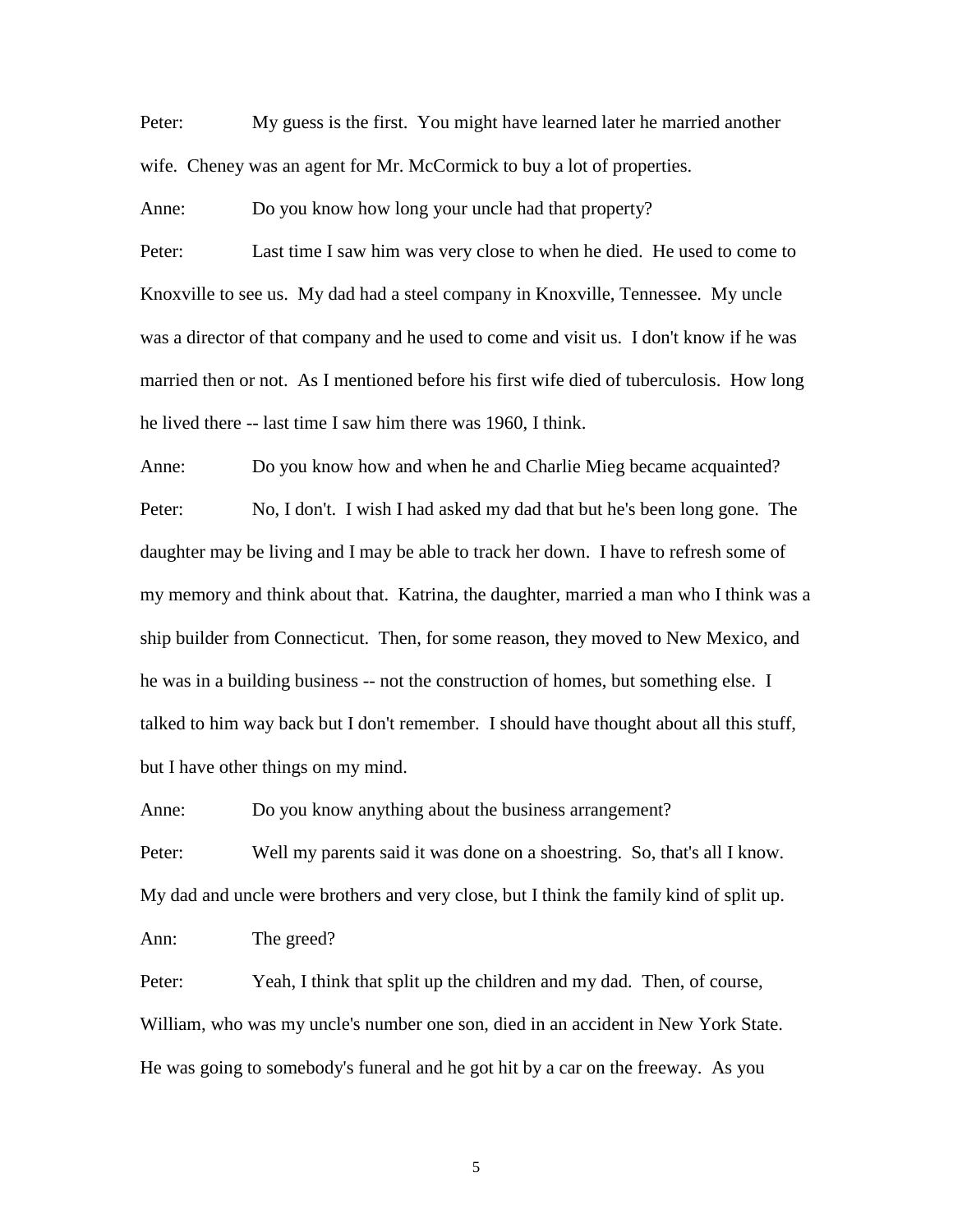probably know, the family came from Poughkeepsie and West Park on the Hudson River. The little guys were on the West Park and the big guys were in Poughkeepsie. There are some second cousins that live on the Poughkeepsie side, big guys. One of them was a Chrysler dealer, the oldest Chrysler dealer in New York State. They were very nice. I met them one time. The house was beautiful. It was three down from West Point. This was my uncle's house. They at one time grew very good grapes.

Ann: Beautiful country there. I've been up in that area.

Anne: It would be interesting to know what 1200 and some acres went for in the 1920's.

Ann: Have you any idea what a section of land sold back in the 20's?

Peter: I've no idea, it was pretty cheap.

Anne: I'm sure it was, particularly being mountain because nobody valued the mountain property.

Peter: Your dad was nice to me. It was your dad?

Anne: Uncle.

Peter: He was nice to me and I met him when I came out here. When I graduated from the University of Arizona, I got into the brokerage business with Putnam in downtown Los Angeles. I didn't like that very much because I didn't like Los Angeles, so I moved over the same company to Phoenix. That was about 1956 or '57. I met your uncle and he was a very nice guy. I liked him.

Dick: I pulled out of the file the section which was a subdivision of Mummy Mountain Park. I was looking for dates. It was recorded in 1953. So in '53 is when properties, I assume, were subdivided.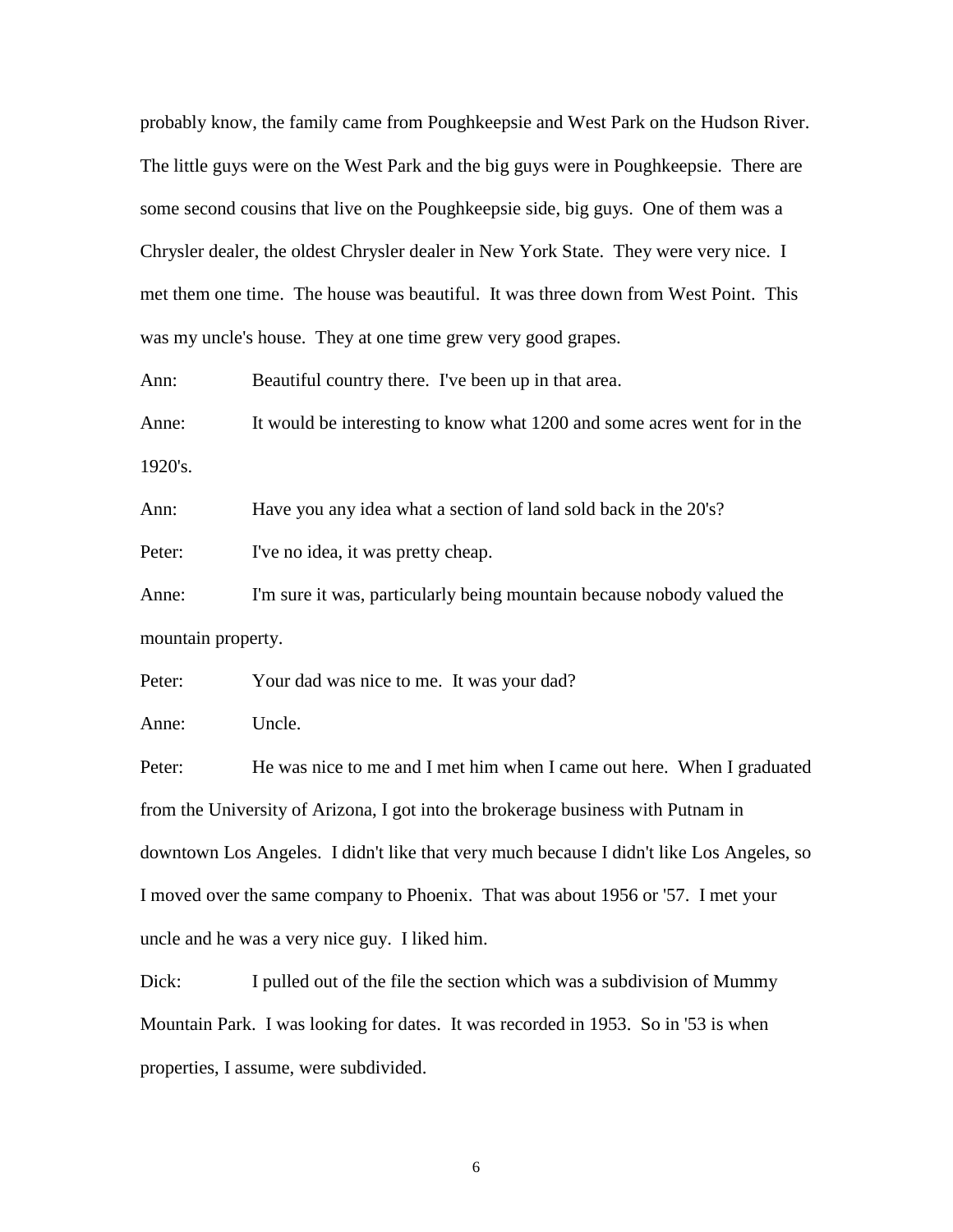Peter: That's pretty late.

Dick: Yeah, 1953.

Ann: Anne, now your Uncle Charlie Mieg bought several acres from his uncle?

Dick: No, he bought 1280 acres.

Ann: Oh, I see, Charlie bought all of the property.

Dick: I suspect they left the Van Benschoten house and some property around it because he continued to live there.

Peter: My guess is that he sold some for that amount of money, and then the other was done on a shoestring. That's where it comes in with what my dad told me. He sold off the other property.

Dick: It was a lot better 25 years ago than now. Anne and I had a chance to be in their house. It had been remodeled by an architect. But you could still see how it was - - a big dining room, large kitchen -- typical of what you think of as a "ranch" type.

Peter: Not beautiful but pretty functional.

Dick: It was very nice.

Ann: Was it built of adobe, do you know?

Peter: It had a copper roof, I'm pretty sure about that.

Anne: There was a lot of stain in the design, I'm pretty sure about that. And then it burned at one time.

Peter: That's right. Then how it was built back, I don't know. I wasn't curious about that at the time. If you can think of any other questions, I might dig something out of my memory.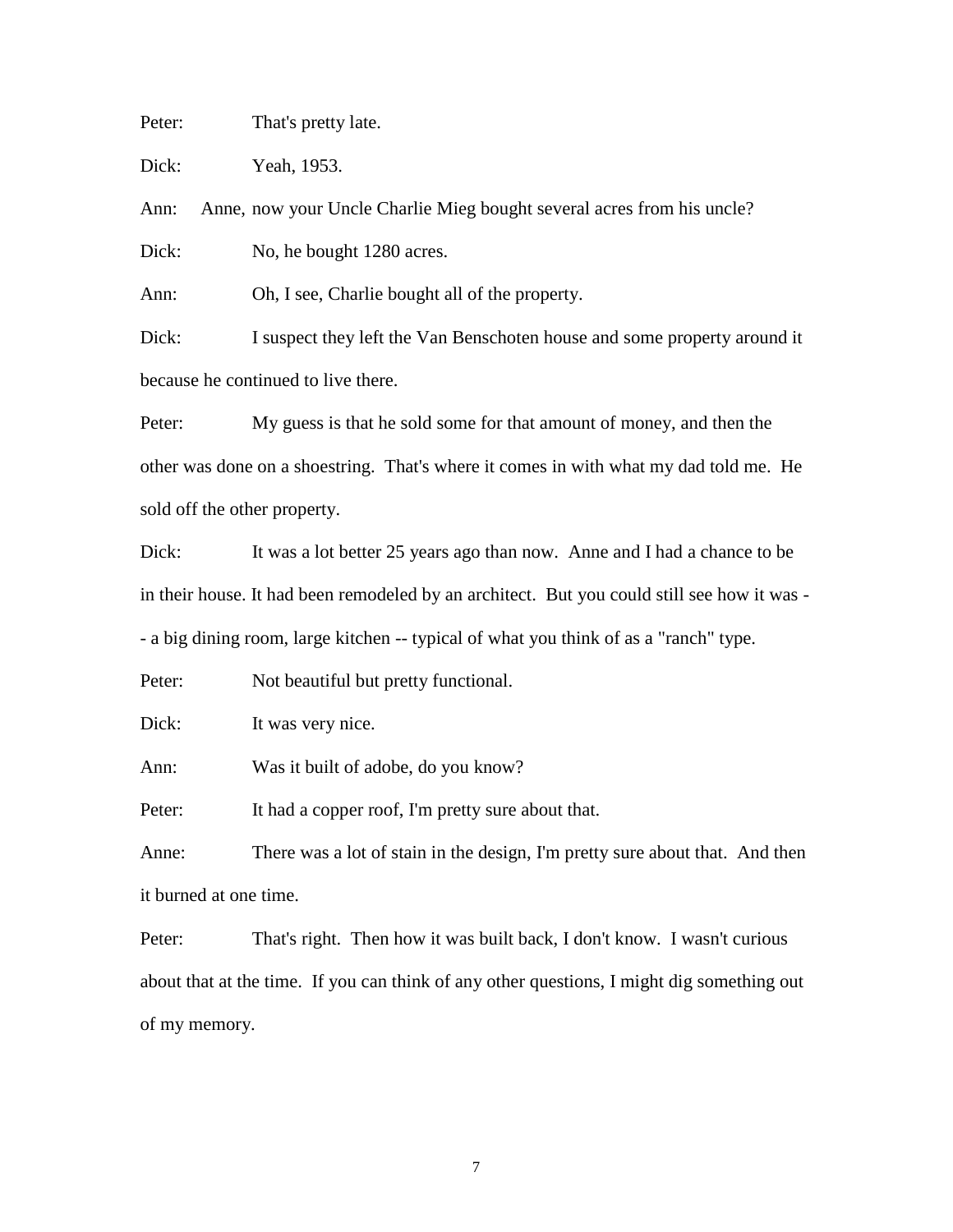Ann: Anne, I was going to ask you if you had any idea how much your uncle, Charlie Mieg, bought the land from Mr. Van Benschoten?

Anne: The story we heard is that he paid \$12,000.

Peter: That was the story that was in the paper.

Ann: For how much land?

Anne: For the entire inner basin of the mountain. He put down \$5,000 and borrowed \$8,000 from my grandmother. As I understand it, he and Mr. Van Benschoten, your uncle, had some kind of understanding, or gentleman's agreement…

Dick: It was a legal agreement to establish the trust, so that even though the initial price might have been very modest, whenever a piece of property was subsequently sold by Uncle Mieg, a portion of that sales price went into the Van Benschoten Trust. It was a way of letting them participate in the increase in value of the property.

Peter: That makes sense.

Dick: It was quite unusual in those days, but I've seen things like that used more recently now. It had to go through all kinds of sub-things, battling with the IRS to hold up, but apparently that was quite an imaginative deal they had.

Peter: That makes sense. That ties in with the things that I have in my memory. Ann: It was a very interesting way for Mr. Van Benschoten to continue to recoup the money.

Peter: He was not a real what we call today a "business man." He was a very wonderful, kind-hearted guy. I don't think he really cared.

Ann: Money wasn't that important to him.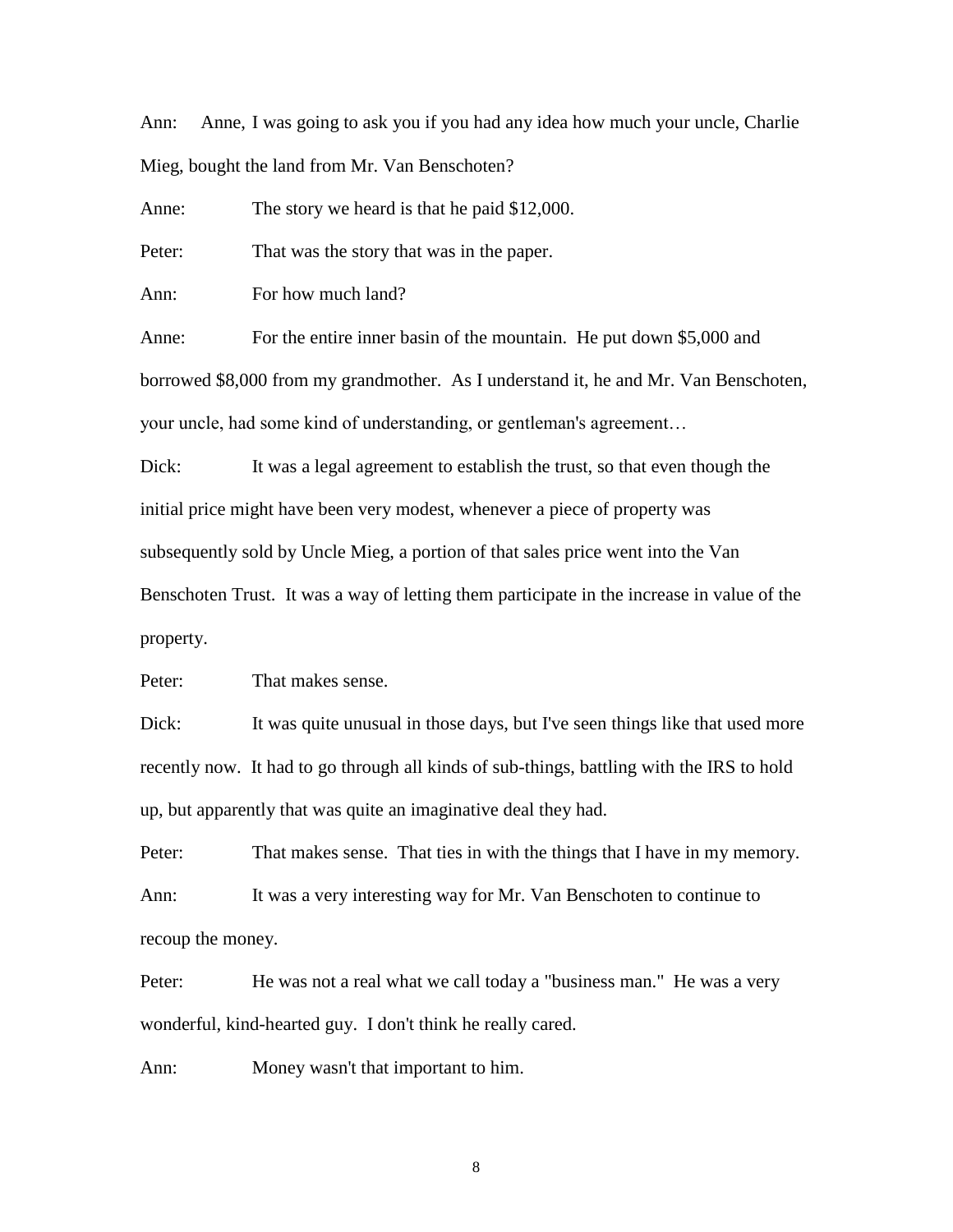Anne: He may not have understood the value of what he had either.

Ann: I don't think anybody did at that time.

Anne: Except my uncle.

Dick: When we moved out there in 1960 everybody laughed at us. They thought that we were crazy.

| Anne:      | They called us "Dick's Desert".                                     |
|------------|---------------------------------------------------------------------|
| Peter:     | You lived right there?                                              |
| Ann:       | They still do, yes.                                                 |
| Peter:     | That's your home now?                                               |
| Ann:       | It's a beautiful home.                                              |
| Anne:      | Uncle Manny sold us the property.                                   |
| Peter:     | I'd like to see that sometime.                                      |
| Anne/Dick: | You're welcome to come visit us.                                    |
| Dick:      | It sounds like your uncle didn't have to work? Where did his income |
| come from? |                                                                     |

Peter: Well, let's see. My dad worked very hard in that company, the steel company. That paid dividends through the Depression. I don't know. It might come back to me and I can tell you later.

Dick: So their father was involved in the steel company, is that it?

Peter: They owned stock in it. My dad was the president and chief executive officer, and then my uncle was a director. That paid out and was liquidated about 1941 or '42.

Dick: What was the name of the steel company, do you remember?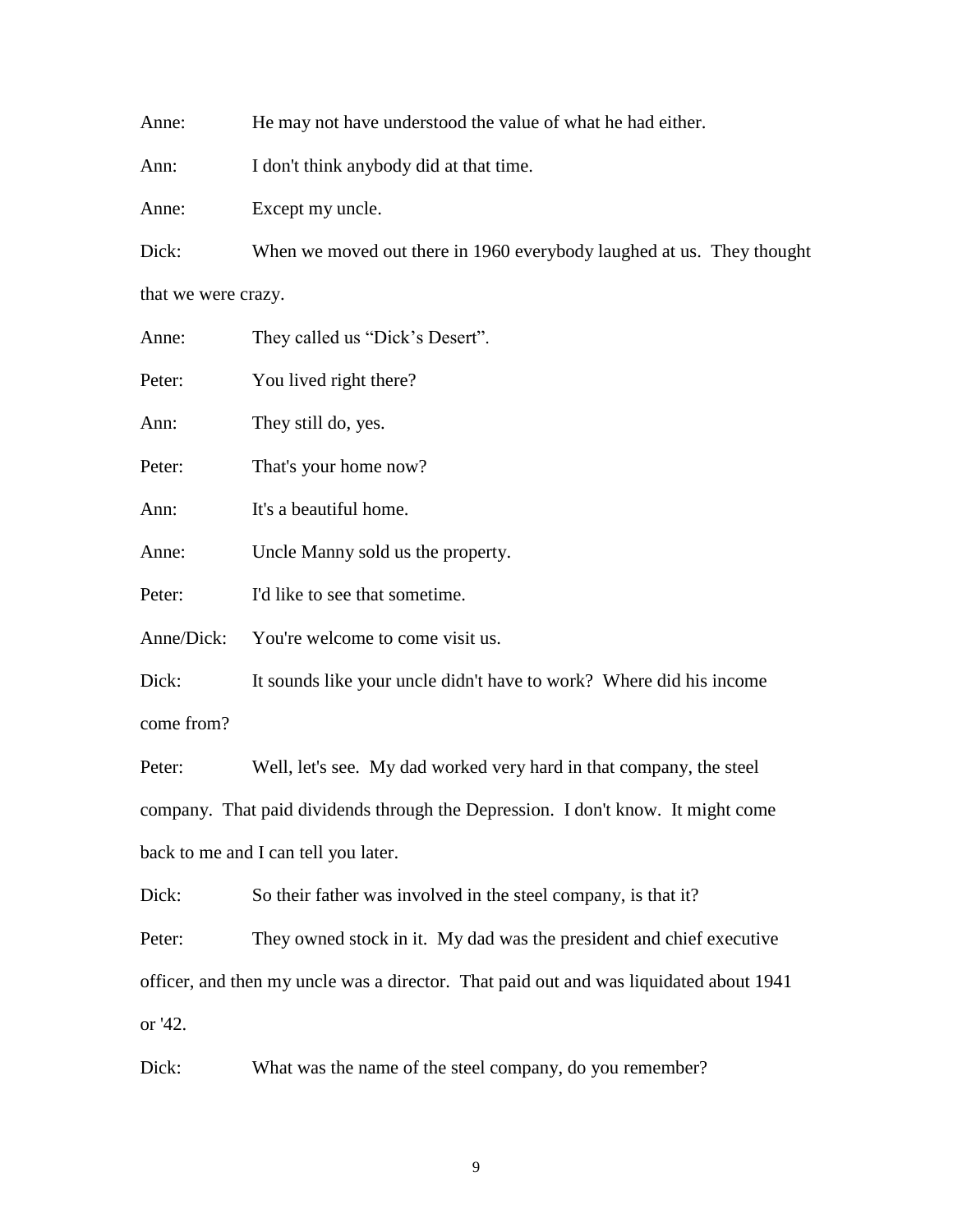Peter: Knoxville Iron Company.

Dick: In Poughkeepsie?

Peter: No, in Knoxville, Tennessee. That's where I was born.

Anne: You would think that it was very adventuresome for William to come out here all the way from back east and decide on Phoenix.

Peter: My guess is that it was well known because of tuberculosis.

Anne: Yes, the dry desert air. But I mean to pick up those sections of property and live so far from Phoenix.

Ann: Yes, I just read that the road Bethany Home is really named for a tubercular hospital that used to be there. The hospital no longer exists, but the street maintained that name. So he really had established a home for himself and his wife far away from the Bethany Home area.

Peter: Yes.

Anne: Even to travel out here from Phoenix.

Ann: Oh yeah, there wasn't any roads that early.

Peter: It's too bad I didn't ask questions of my dad because those things could have been answered quickly. I just can't remember any other conversation.

Ann: You had no way of knowing we'd be asking you these questions.

Peter: Well, my dad came out here quite a bit way back.

Dick: If you're not in a big hurry tonight, you can stop by and see our house.

Peter: Well, I can't tonight, but I certainly would like to another time.

Anne: I have your phone number. Let us thank you very much for participating. It's been a pleasure to meet you.